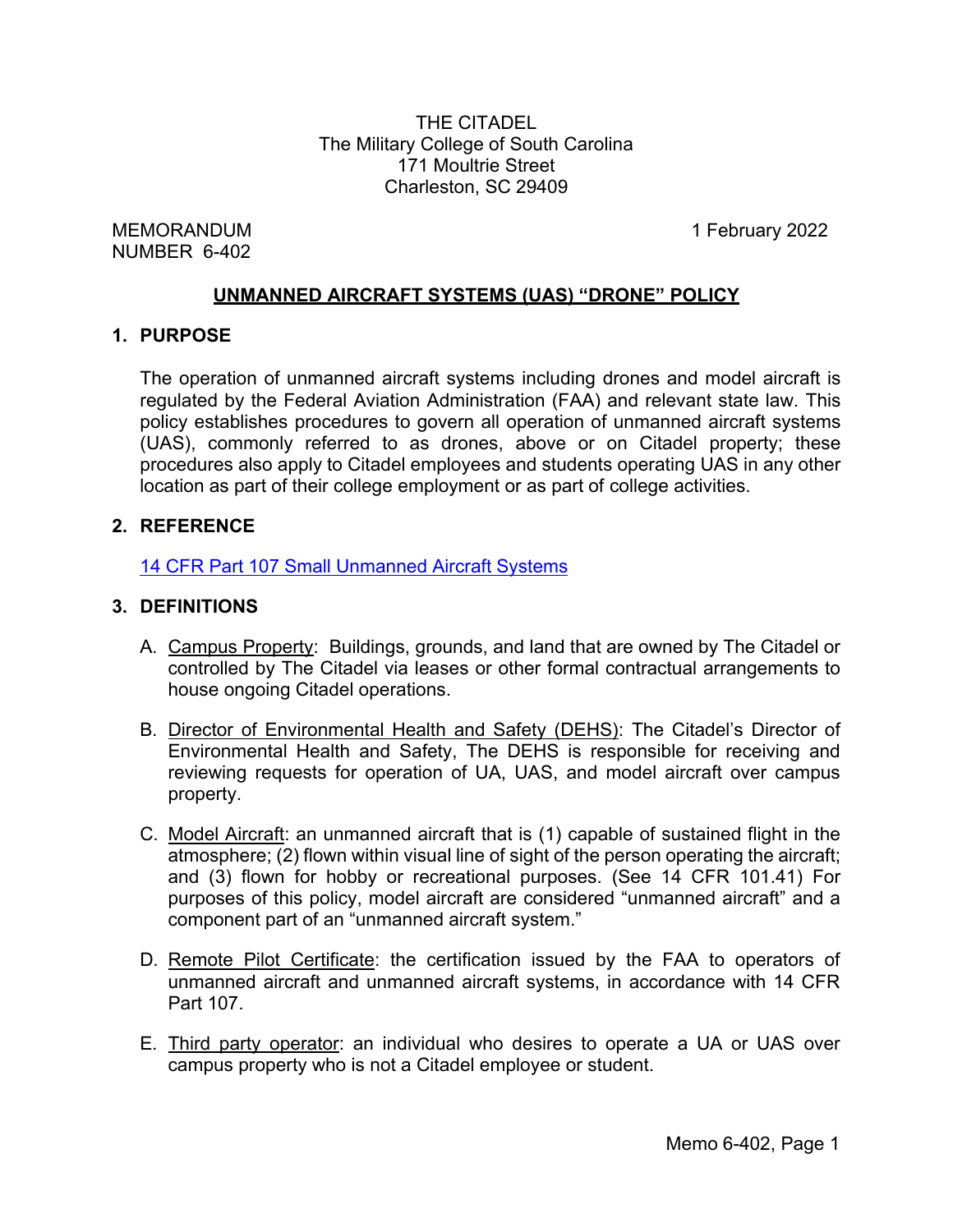- F. Unmanned aircraft (UA): an aircraft operated without the possibility of direct human intervention from within or on the aircraft; also known as drones, quadcopters, and quadrotors.
- G. Unmanned Aircraft Systems (UAS): the unmanned aircraft and all of the associated support equipment, control station, data links, telemetry, communications and navigation equipment, etc., necessary to operate the unmanned aircraft.

# **4. POLICY**

The Citadel will allow the operation of small-unmanned aircraft, small-unmanned aircraft systems, and model aircraft in compliance with [14 CFR Part 107.](https://ecfr.io/Title-14/cfr107_main) The Citadel prohibits the operation of any unmanned aircraft that does not qualify as a "small unmanned aircraft" or "model aircraft" pursuant to Part 107.

- A. Remote Pilot Certificate.
	- 1. Any Citadel employee or student wishing to operate a UAS anywhere in the United States as part of his or her employment or as part of an approved college program, and any Third Party Operator desiring to operate a UAS anywhere over campus property, must have a valid Remote Pilot Certificate issued by the FAA or operate under the supervision of a Citadel employee with a valid Remote Pilot Certificate.

Citadel faculty, staff, employees or students desiring to operate a UAS use in a foreign country must consult with the DEHS and other appropriate school officials to identify and comply with local requirements.

- 2. Exceptions. The Office of the Chief of Staff may grant an exception to individuals without a Remote Pilot Certificate who desire to operate a UA, UAS, or model aircraft over campus property upon execution of the UAS Flight Application [\(Annex](http://www.citadel.edu/root/images/policies/unmanned-aircraft-systems-annex-a.pdf) A). Exceptions to the requirement of having a Remote Pilot Certificate will only be granted on an exceedingly rare basis and only as a result of highly persuasive reason. Individuals operating under this exception must complete all requirements in Paragraphs B and C, as applicable, and obey all regulations in Paragraph D.
- B. UAS Registration. All UASs over .55lbs must be registered with the FAA and must provide proof of registration on request.
- C. All Citadel faculty, staff, employees or students desiring to operate a UAS on campus must complete the UAS Flight Application  $(An)$  at least 2 weeks (preferred) or a minimum of 72 hours prior (only in extenuating circumstances) to the day of launch. Provide the completed application to Citadel Public Safety.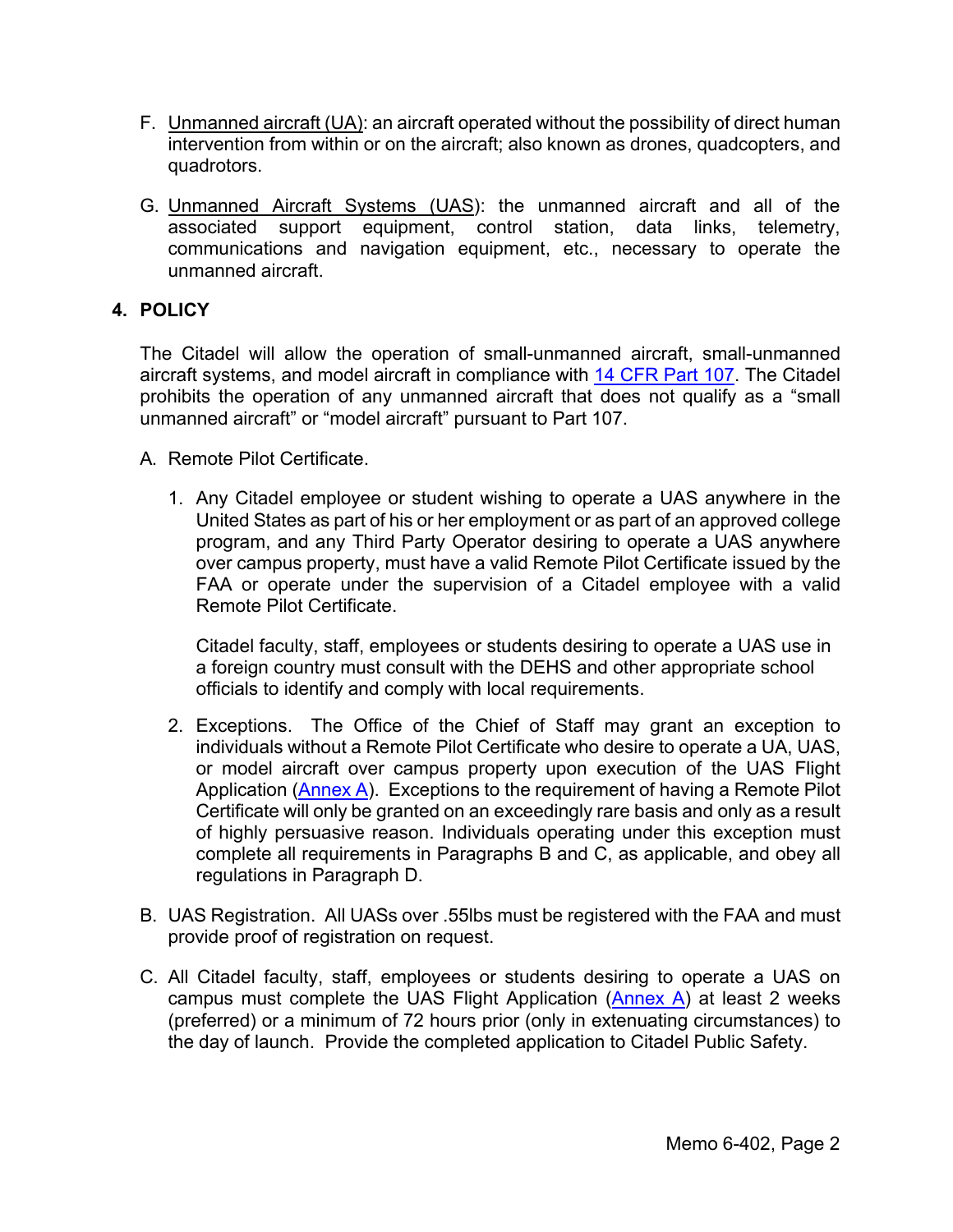- D. All Third Party operators must obtain prior approval by completing the UAS Flight Application [\(Annex A\)](http://www.citadel.edu/root/images/policies/unmanned-aircraft-systems-annex-a.pdf) form. All third party requests must be coordinated through the DEHS, The Citadel Department of Public Safety (PSAF), and the Office Communication and Marketing (OCM) at least 2 weeks prior to the day of launch. Provide the completed application to Citadel Public Safety.
	- 1. Third party operators must provide proof of insurance naming The Citadel as an additional insured and must agree to indemnify and hold the school harmless for any and all claims or harm to individuals or damage to Citadel property.
	- 2. Third party UAS operators must have a point of contact from a sponsoring Vice President or equivalent department.
	- 3. Third party operators must submit an [Institutional Planning Council \(IPC\) form](http://www.my.citadel.edu/root/ipc-form) for IPC consideration.
- E. Rules for Operations During Flight. For a full list of the federal rules, see [14 CFR](https://ecfr.io/Title-14/cfr107_main) [Part 107.](https://ecfr.io/Title-14/cfr107_main) The Citadel highlights the following rules for use of UAS and model aircraft on campus (not intended to be an all-inclusive list of 14 CFR Part 107):
	- 1. All operators of UA, UAS, and model aircraft must notify The Citadel Department of Public Safety (843-953-5114) the day of launch and must have their Remote Pilot Certificate, as appropriate, on their person at all times.
	- 2. Operators of UAS and model aircraft must comply with all other applicable Citadel policies, including but not limited to [Memorandum 7-1, Photography,](http://www.citadel.edu/root/images/policies/photography-filming-and-videography-on-campus.pdf) Filming, and [Videography](http://www.citadel.edu/root/images/policies/photography-filming-and-videography-on-campus.pdf) on Campus.
	- 3. Unmanned aircraft (UA) shall not create a hazard to college-owned or controlled property, the college community or the public at any time. UA may not be operated in a way that disrupts instruction or unduly affects the environment of people in or passing through a common space, those working or studying within a building, or those entering, exiting or otherwise making their way about a facility.
	- 4. UA/UAS will not be operated above 400 feet at any time.
	- 5. UA/UAS may not be operated inside college buildings without permission. Areas of operation will be marked in hallways and exits indicating UA in use.
	- 6. The operator will maintain a line of sight with UA/UAS always.
	- 7. UA/UAS will always yield right of way to other aircraft (e.g. Helicopters traversing area).
	- 8. UA/UAS will only be flown during daylight hours.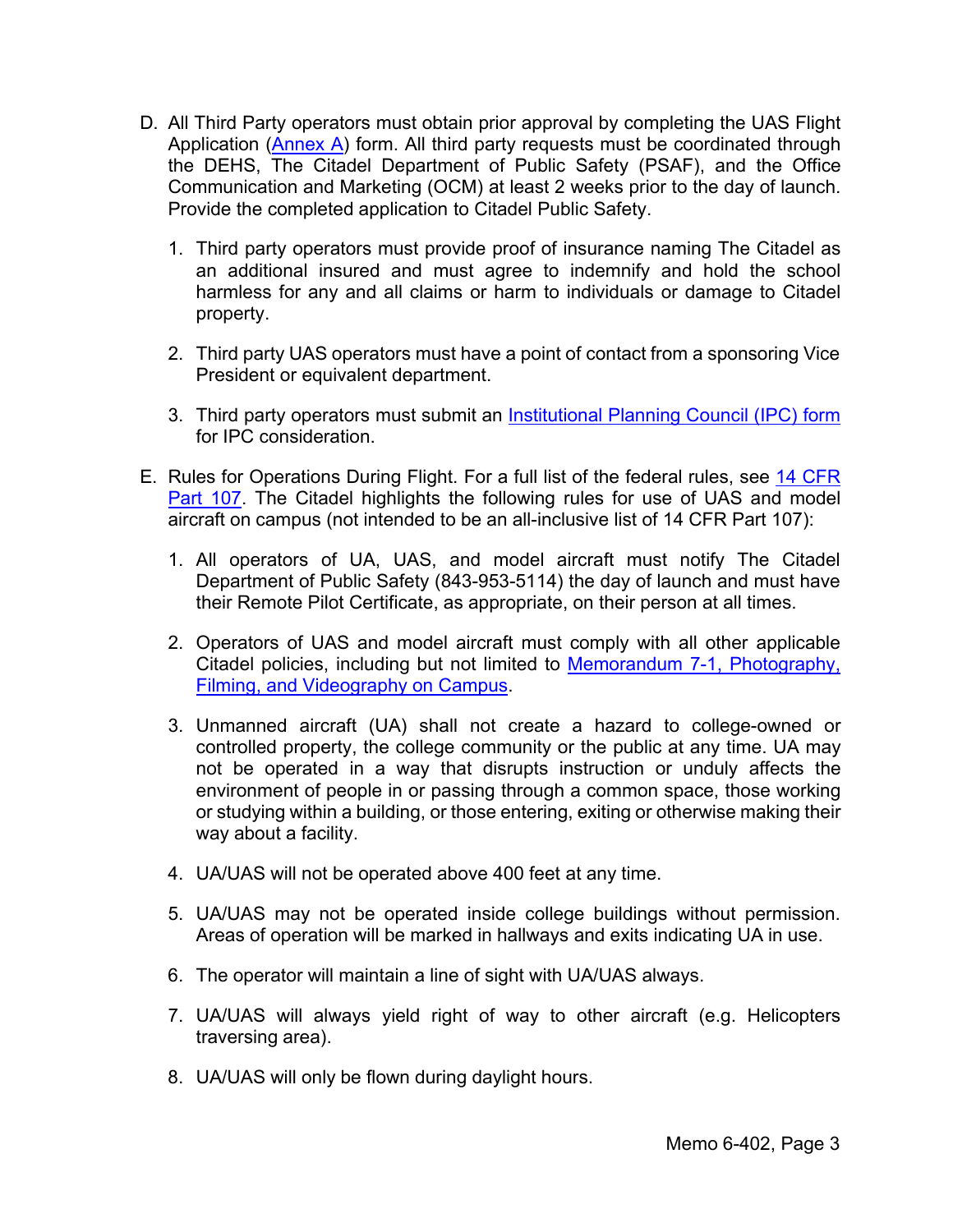- 9. UA/UAS will never be flown under the influence of drugs or alcohol.
- 10.UA/UAS shall not be used to monitor or record areas where there is a reasonable expectation of privacy in accordance with accepted social norms. These areas include but are not limited to restrooms, locker rooms, individual residential rooms, changing or dressing rooms, and health treatment rooms.
- 11.UA/UAS shall not be used to monitor or record residential hallways, residential lounges, or the insides of any campus facilities.
- 12.UA/UAS shall not be used to monitor or record sensitive institutional or personal information, which may be found, for example, on an individual's workspaces, on computer or other electronic displays.
- 13.UA/UAS may not be operated above public open areas such as but not limited to the Parade and practice Fields, barracks or Johnson Hagood Stadium when more than 10 people are present within the area of operation that are not part of a class, research team, demonstration activity, mission requirement, or preapproved event.
- 14.UA/UAS may not be operated above public open-air events, in or about public venues or above thoroughfares, including but not limited to roadways, sidewalks, bike paths and pedestrian paths.
- 15.On the day of approved UA/UAS flight, the campus primary office of responsibility will notify Public Safety dispatch of the location, time, and duration of UAS flight(s) by calling (843) 953-5114. Flight of a UAS can extend past the days of request i.e. length of project, with express approval and consent of the Chief of Staff and Director of Public Safety (Chief of Campus Police).

## **5. COMPLIANCE**

Failure to comply with this policy will directly impact the safety and mission of The Citadel and its campus facilities. Failure to comply also increases privacy concerns. Any violations of college policies by an employee will be dealt with in accordance with applicable college policies and procedures, which may include disciplinary actions up to and including termination.

Legal prohibitions regarding physical presence on campus/trespassing and other legal action may also be pursued against third parties that operate UAS in violation of this policy. Fines or damages incurred by individuals or units that do not comply with this policy will not be paid by The Citadel and will be the responsibility of those persons involved.